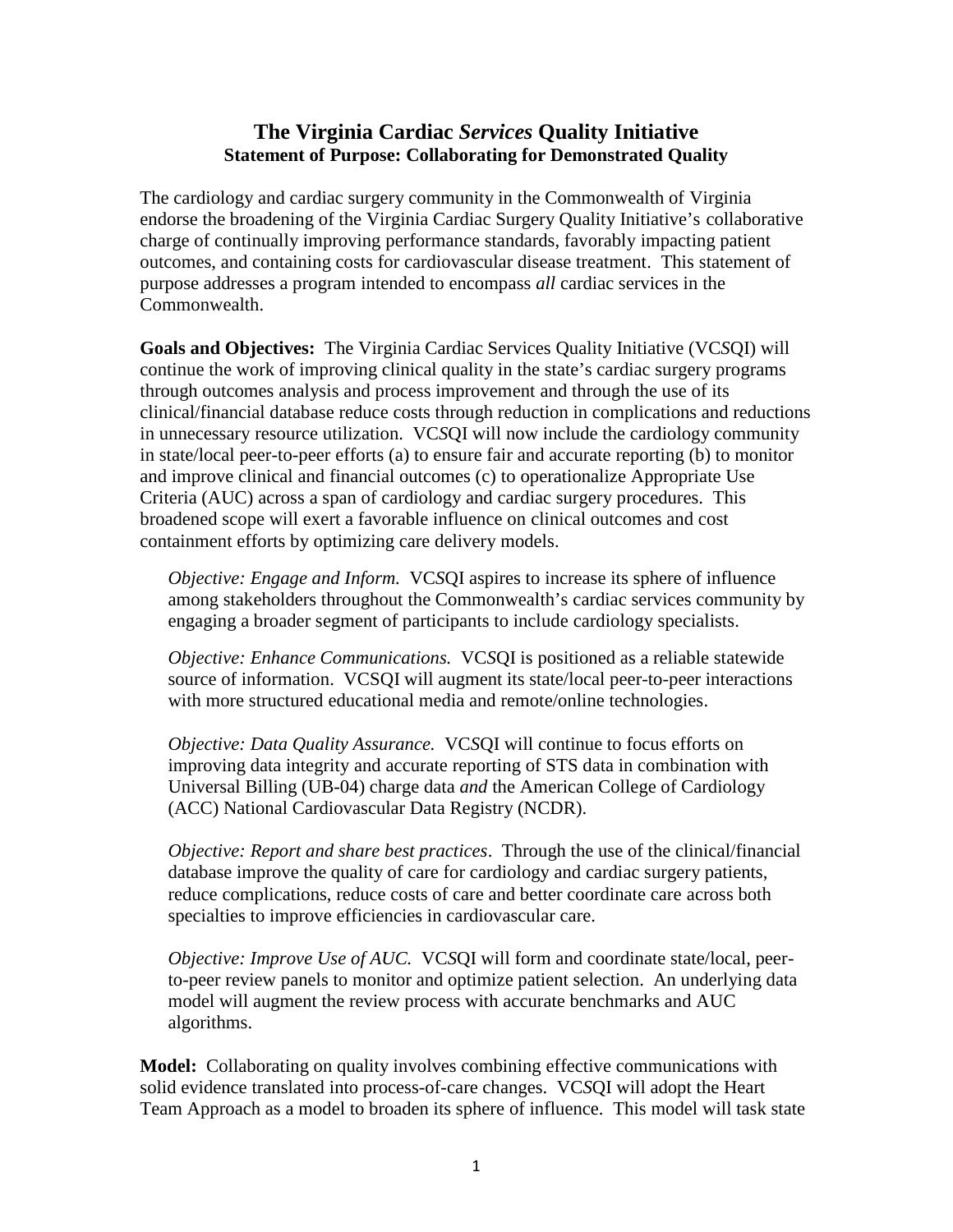and local teams to review patient medical conditions, determine feasible treatment options, and formulate reasonable treatment strategies. The teams will be situated within local provider organizations and in coordination externally with VC*S*QI. Participation includes the following elements:

*Establish Internal/External Peer Review System –* A process will be developed for sampling, scanning, and uploading pertinent films and records for blinded peer review and scoring. To achieve 95% confidence, 5% of Percutaneous Coronary Intervention (PCI) cases will be randomly selected from each site and sent to the Accreditation for Cardiovascular Excellence (ACE) or an equivalent external vendor for review. Each participant is responsible for local operations in coordination with VC*S*QI's statewide panel. Individual results of the review process will be shared with each institution, and the actions taken as a result of the reviews will be at the discretion of the institution. De-identified data will be presented on a statewide level to assess the overall level of agreement between imaging and treatment.

*Benchmarking and Reporting –* VC*S*QI will broaden its benchmarking function by defining new quality indicators, baseline data, and scorecards. Privacy and confidentiality will be maintained. Improved onsite feedback and documentation will contribute understanding to trends and variations.

*Learning Organization Agenda –* VC*S*QI will focus on improving outcomes through process of care changes and replication of best practices. Pilots or other 'proof-of concept' steps may be used to gain buy-in. Engaging data managers is critical to ensure comparable, defensible metrics.

*Communications, Meetings, and Outreach* – The VC*S*QI network is a proven, recognized means for transmitting knowledge, building trust, and affecting organizational change. VC*S*QI will adopt web-based technologies to extend its reach and complement its in-person meeting format.

*Growth Path –* VC*S*QI under the direction of the VCACC/VCSQI Oversight Committee will use a peer-to-peer review process to operationalize AUC for PCI procedures. As capacity and effectiveness increase, the review model will be extended to CABG procedures, TAVR/SAVR, and post-operative events.

**Information System:** VC*S*QI will maintain its databases linking clinical factors with financials to monitor and drive quality improvements and reduce costs for cardiovascular care. Data and analytics will guide decision-making and improve our evidence base. Data from the Society of Thoracic Surgeons (STS) Adult Cardiac Surgery database and the ACC NCDR will be submitted quarterly to a secure web-based system. Cardiac surgical and NCDR data will be mapped with financial data from standardized hospital files. An annual report, online report library, National Quality Forum (NQF) reporting, and internal rankings will be used to compare performance of member institutions. Reporting will include procedure volume, demographics, risk factors, complications, mortality, resource use, costs, and data quality checks.